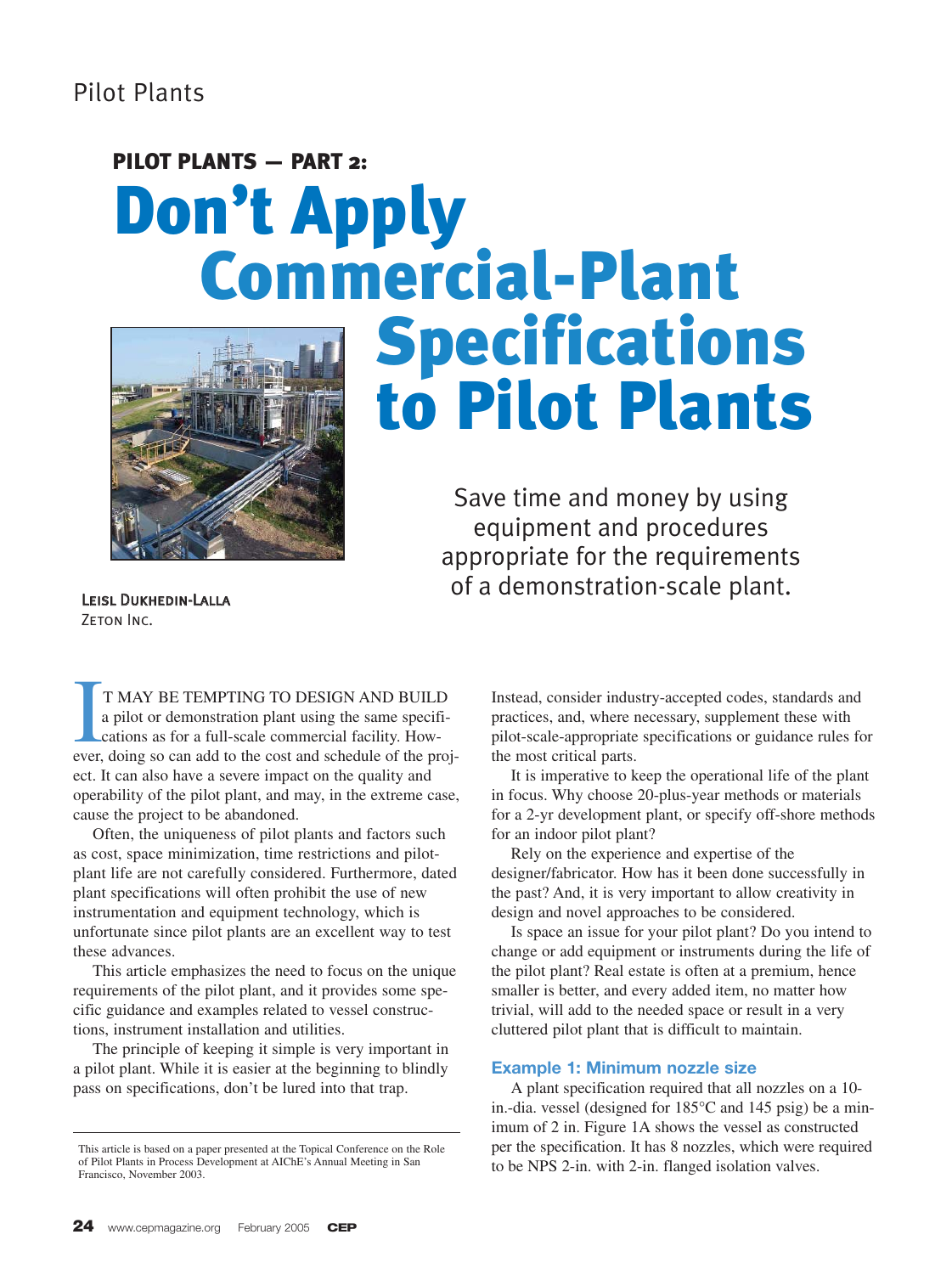

■ Figure 1. Relaxing minimum nozzle size can reduce space, labor requirements and costs. Thermocouple connections can be can be connected by the connections of the Figure 2. Thermocouple connections can requirements and costs.

Figure 1B is an alternative vessel design that maintains the pipe specifications and isolations valves. The figures are drawn to the same scale, illustrating that the overall length and height of the space required for this vessel and its instruments can be reduced by 2 ft and1-1/2 ft, respectively. This is a significant space savings for a modular pilot plant with structural skids measuring 12 ft  $(L) \times 10$  ft  $(W) \times 10$  ft (H).

If the nozzle size and isolation valve sizes are allowed to be a combination of 1 in. and 1/2-in., as shown in Figure 1B, then accessibility for operation, maintenance and/or any later modifications can be significantly improved. The savings in labor is more difficult to quantify, but considering the handling, mounting and fabrication of a lighter vessel, it is clear that the labor and schedule can also be reduced considerably. The difference in weight between the original 2-in. nozzles and the combination of 1-in. and 1/2-in. nozzles is about 44 lbs; as the shell and head weigh 110 lb, this translates into an overall vessel weight reduction of about 35%.



The total savings in material cost is about \$3,115 (vessel \$383, valves \$2,157, instruments \$575) [all in U.S. dollars]. This particular project has over 20 vessels where this recommendation can be applied, which means a total savings of over \$62,300. In addition, weeks can be trimmed from the project schedule simply by relaxing just this one specification.

Additional savings can be realized by using 1/2-in. threaded couplings for instrument connections and

often be made smaller.

threaded valves instead of 1/2-in. socket welded valves. However, this would require many exemptions to the pipe and vessel specifications.

#### **Example 2: Smaller thermocouple connections**

A specification that requires 2-in. flanged thermowells for temperature measurements may be practical for a large plant, but it is highly impractical for a pilot plant. Figure 2A shows a typical detail from big-plant specifications. Figure 2B illustrates an alternative design that consists of a 1/8-in. thermocouple inside a 1/4-in. tubing thermowell, inside 1/2-in. piping, installed using a tube-swage fitting. In this example, all components are made of carbon steel, except SS-810- 8W, which is stainless steel.

The Figure 2A design requires seven welds, while the Figure 2B configuration requires only three. The table on the next page lists the components in each system. The overall material cost for the Figure 2A design is triple that of the Figure 2B design, and the labor cost is double. The temperature element and thermowell in Figure 2A weighs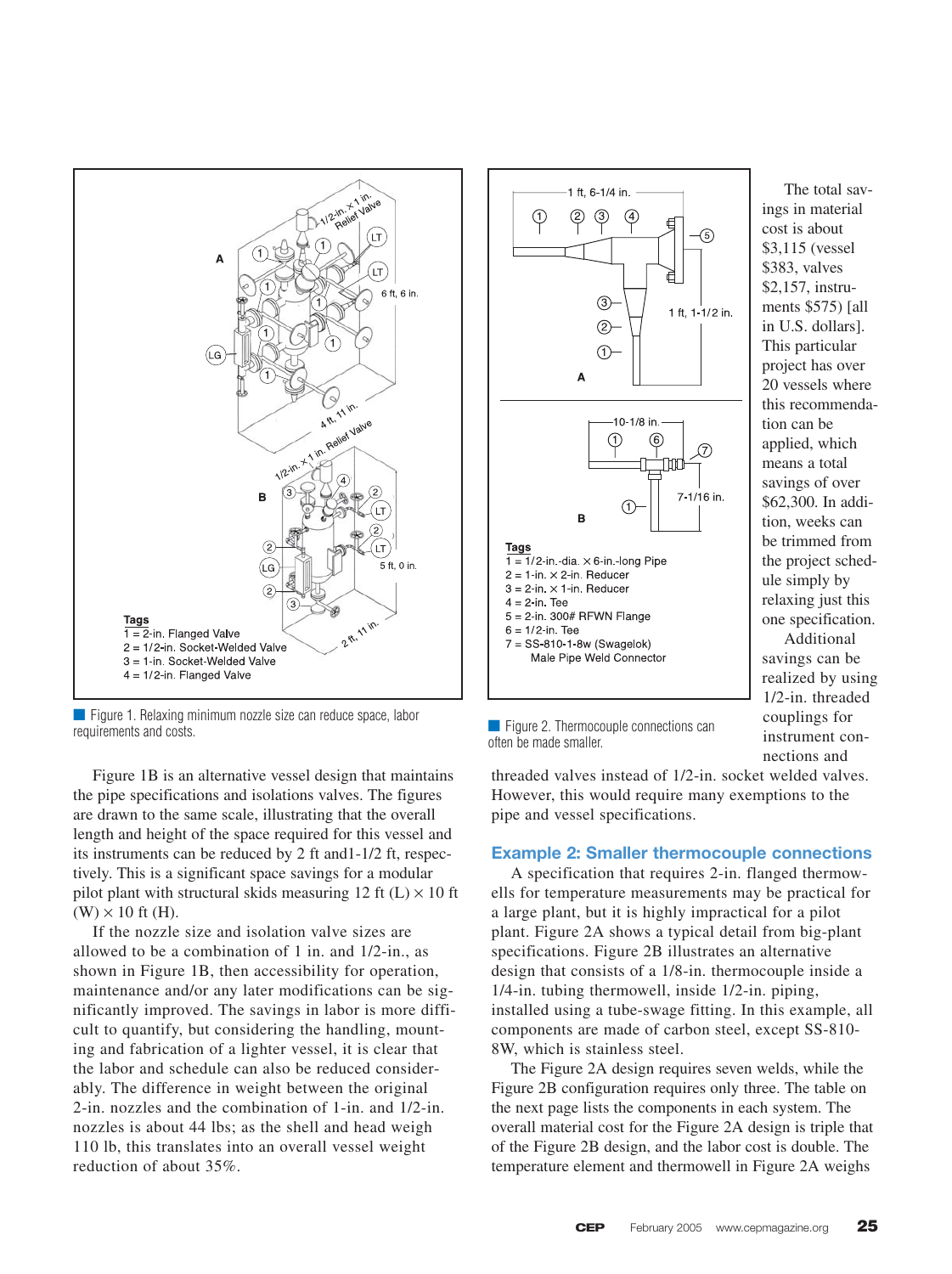| Table. Components required for two thermocouple systems. |                                                                      |                          |                          |
|----------------------------------------------------------|----------------------------------------------------------------------|--------------------------|--------------------------|
| Item                                                     | Description                                                          | Quantity on<br>Figure 2A | Quantity on<br>Figure 2B |
| $\mathcal{P}$                                            | 1-in. $\times$ 1/2-in. reducer                                       | 2                        | $\mathbf{I}$             |
| 3                                                        | 2-in. $\times$ 1-in. reducer                                         | 2                        |                          |
| $\overline{4}$                                           | 2-in. Tee                                                            |                          |                          |
| 5                                                        | 2-in. 300# RFWN flange                                               |                          |                          |
| 6                                                        | $1/2$ -in. Tee                                                       | O                        |                          |
| 7                                                        | SS-810-8W                                                            | $\mathbf{I}$             |                          |
| 8                                                        | $2$ -in., 300# flanged                                               | 1                        |                          |
| 9                                                        | thermowell + thermocouple<br>1/4-in. thermowell<br>with thermocouple | 0                        |                          |

14 lb, while the one in Figure 2B weighs 2 lb, which leads to an estimated saving of \$400 per TE/TW combination. A pilot plant with 50 TE/TWs would realize a savings of \$20,000, not including the benefits of saving space and handling of a lighter instrument.

### **Example 3: Material certifications**

This pilot plant (which had an intended life of 2 yr) was to be constructed for installation within a refinery. The R&D group did not negotiate with the refinery group for clearance to allow pilot plant specifications to apply, so the pilot plant was designed and constructed to refinery specifications.

The large-plant specifications required 100% positive material identification (PMI) on all fittings, welds and equipment. This project was on a very tight schedule (approximately 8 wk for construction), and the 100%- PMI specification added 2 wk to the schedule and \$10,000 to the budget.

An alternative would have been to accept material test certifications (mill certification) for all items, institute quality control procedures on the incoming materials, and perform 10% PMI on these items.

# **Example 4: Operating mode and life cycle considerations**

What is the life cycle and operating mode of your pilot plant? Is it necessary or even allowable to continue operation during maintenance and/or replacement of instrumentation or equipment, or will a shutdown be required? When a shutdown is required, block-and-bleed valves on instruments and double-block valves and bypasses around control valves are typically installed in a full-size plant. But in a pilot plant, these will add unnecessary cost and complexity without adding value. It is extremely important to remember that every item added increases the cost of fabrication and testing, procurement and engineering



■ Figure 3. Operating mode and life cycle considerations.

specification/selection labor. Hence, the elimination of unnecessary components can result in significant reductions in the cost and improved delivery and start-up time for a pilot plant.

The plant in this example is not intended for operation 24/7 and the lines are tubing between 1/2-in. and 1/4-in. With block-and-bleed valves and isolation valves on pressure gauges, the valve count is 44. Twenty of these, costing \$2,000 and requiring close to double the labor for fabrication, could be eliminated, as shown by the revision clouds in Figure 3B.

The project had 23 P&IDs that were far more complex. Including block-and-bleed and isolation valves would double the total number of valves as well as the labor, significantly increase the space required, and lengthen the schedule by 12.5%.

# **Example 5: Tubing instead of piping**

Who is operating the plant? Do you need to design a pilot plant so that operators can stand on nozzles or piping? If the answer is yes, then this must be addressed during the design of the plant.

In many cases, tubing can be a viable alternative to pip-